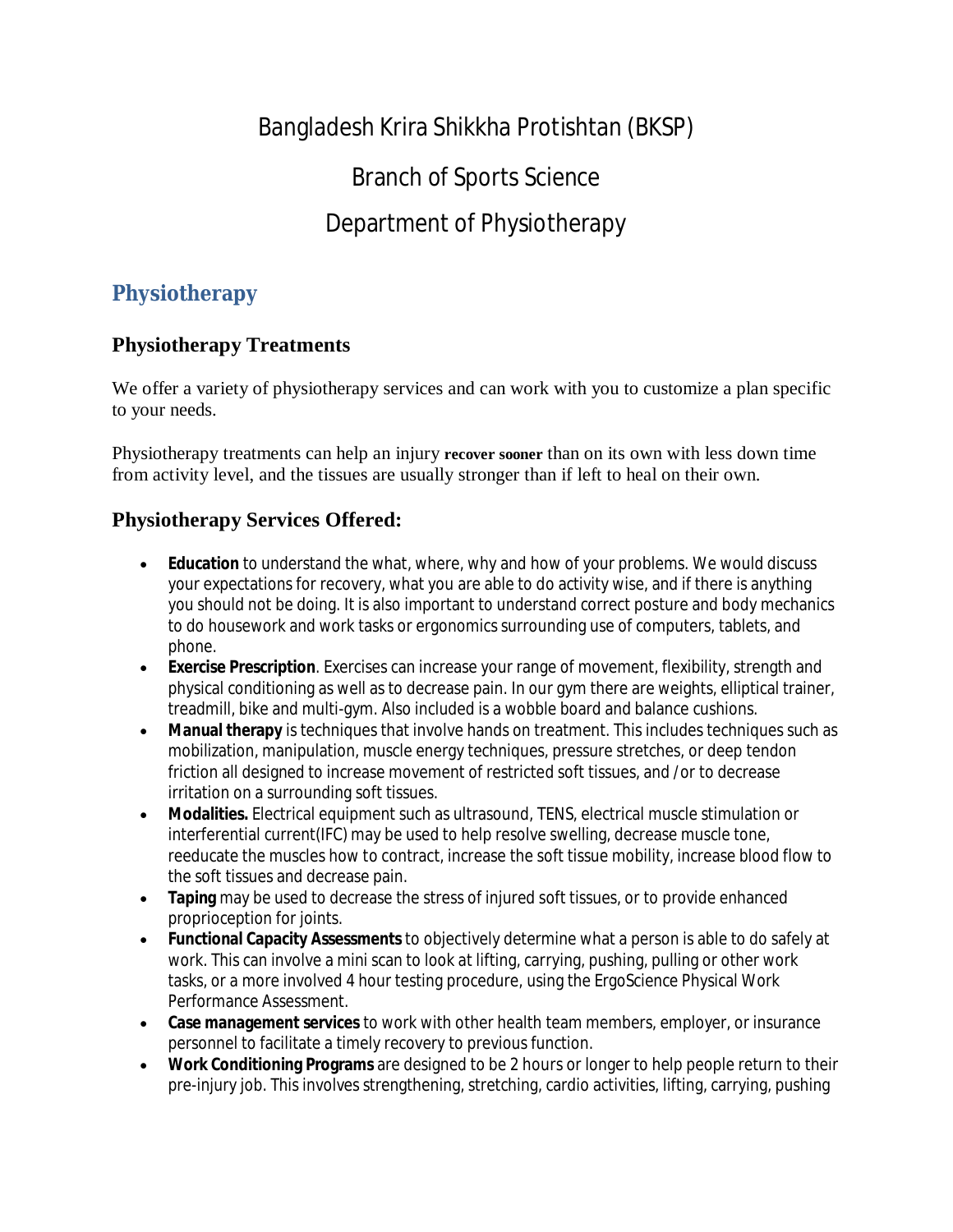and pulling and work simulation tasks.. This is usually for people who have been off work due to a motor vehicle injury.

Some injuries heal on their own as simple sprains to joints and ligaments plus strains to muscles. They should recover within 4-6 weeks, so if at 2-3 weeks post injury if recovery has not started on its own, then it would be beneficial to see a physiotherapist.

If you would like to book an appointment with our Physiotherapist, Jo-Ann, please click the button below to book it online. **Book your appointment online:**

#### **Functions in the Sports Physiotherapist**

.

The basic function of Physiotherapist in Sport is the application of treatment by physical means: electrical, thermal, mechanical, hydraulic, and manual therapeutic exercises with special techniques.

The Physiotherapist in Sport focuses its objectives in the field of sport and physical activity.

Based on the definition of the **WCPT \*** on Physiotherapy in Sport, this is the set of methods, techniques and performances, which through the use and application of physical agents prevent, recover and readjust to persons with locomotor, produced by sport or exercise at different levels.

These levels are none other than the basic sports, sports fan and sports elite both leisure and competition.

The Physiotherapist in Sport has the following specific functions:

- **OUTREACH IN SPORT** Physiotherapist will advise the sports people and professionals linked to it and perform any actions that help improve the conditions of avoidance of injury to the athlete.
- **PREVENTION** The Physiotherapist in Sport should be alert to avoid as far as possible all those factors that might bring up injuries by sports in general and of each particular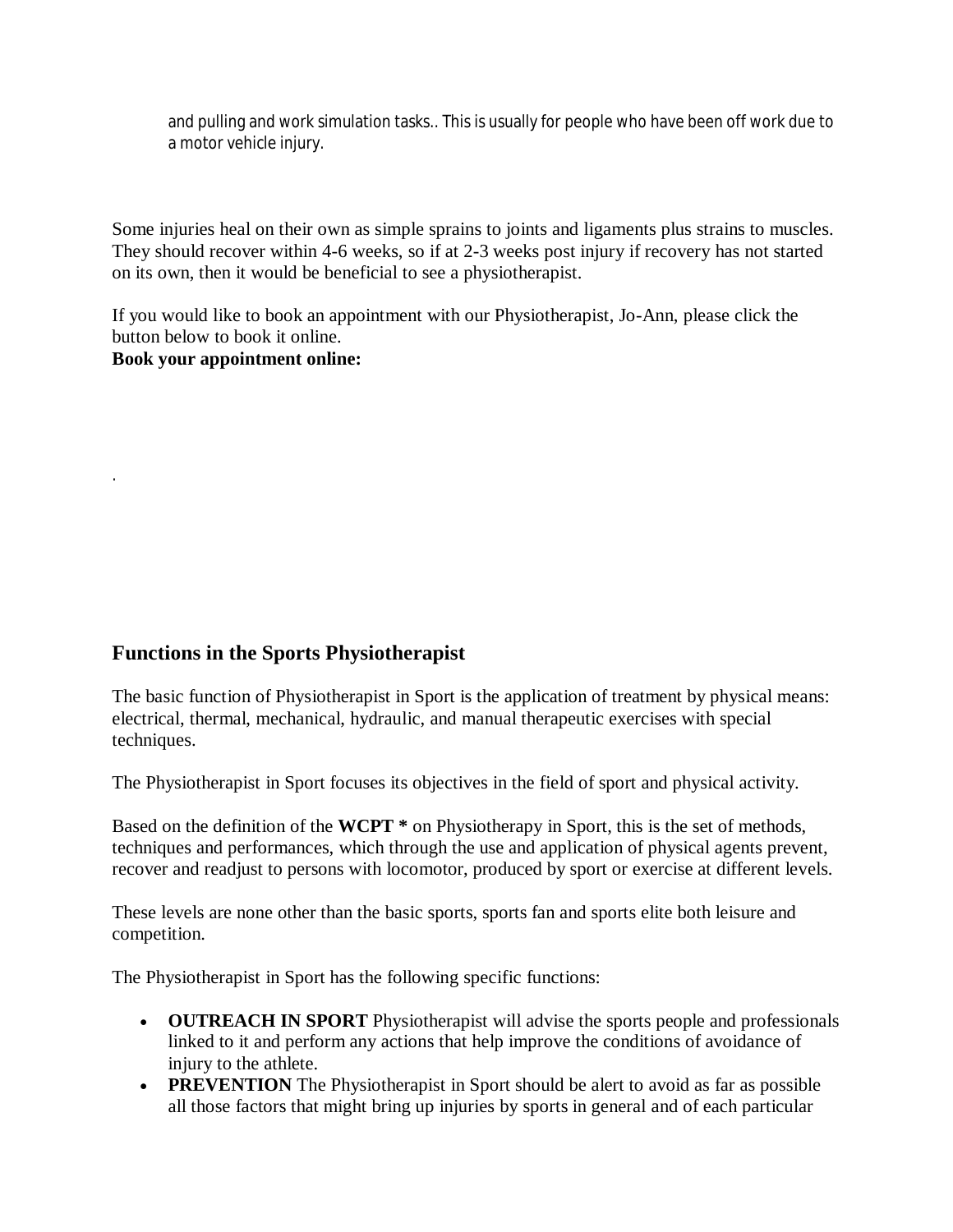sport, associated injuries and / or consequences of injury primary, and its possible recurrence.

- **RECOVERY** The Physiotherapist in Sport should regain the functionality of the athlete as quickly as possible, accelerating the biological processes of recovery from injury, limiting his training as little as possible and ensure that they are reinstated with the greatest prospects for succes.
- **REHABILITATION** The Physiotherapist in Sport, after recovering from injury, put all his knowledge on making the athlete begins his sport in the physical conditions more appropriate, and as similar as possible to those presented before the injury.

**The Physiotherapist in Sport should regain the functionality of the athlete as quickly as possible, accelerating the biological processes of recovery from injury, limiting his training as little as possible and ensure that they are reinstated with the greatest prospects for success**

- **TEACHING** The Physiotherapist in Sport should aim to improve all these facets of knowledge that contribute to the training of top professionals in this field, both as a Graduate Degree.
- **RESEARCH** Physiotherapist in Sport conducted all studies contributing to expand and develop expertise in Sport Physiotherapy.

| S.NO           | Name of Equipments                             | <b>Number</b> |  |
|----------------|------------------------------------------------|---------------|--|
|                | Shoulder Wheel                                 | 02            |  |
| $\overline{2}$ | <b>Supinator Pronator Exerciser</b>            | 02            |  |
| 3              | <b>Finger Exerciser</b>                        | 01 set        |  |
| 4              | Quadriceps Table                               | 02            |  |
| 5              | <b>Ankle Exerciser</b>                         | 1 set         |  |
| 6              | Rowing Apparatus                               | 02            |  |
|                | <b>Medicine Ball</b>                           | 05            |  |
| 8              | <b>Contrast Bath</b>                           | 01            |  |
| 9              | Whirl Pool Bath                                | 01            |  |
| 10             | Galvanic Faradic                               | 02            |  |
| 11             | <b>Combined Lumber &amp; Cervical Traction</b> | 06            |  |
| 13             | Ultra Sound Therapy (UST)                      | 02            |  |
| 15             | Short Wave Diathermy (SWD)                     | 04            |  |
| 16             | Paraffin Wax Bath                              | 02            |  |

# List of the Equipment

.